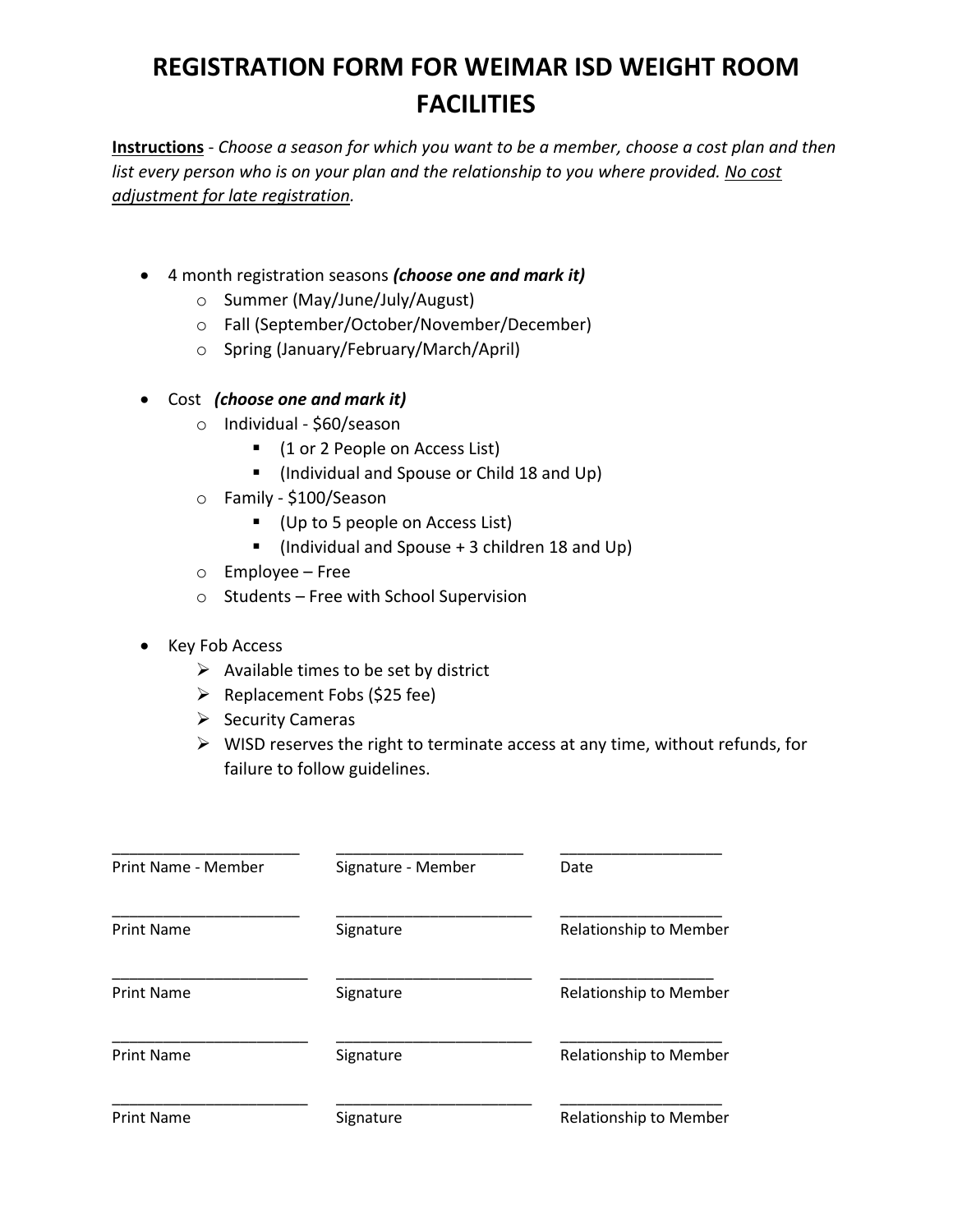## **Facility Rules and Guidelines**

(Gym open & available for use at the discretion of coaches and administration)

- Doors are not to be propped open.
- Providing access to non-members will lead to termination of your membership immediately.
- Appropriate athletic apparel must be worn. Shirt and closed toed shoes required. No street clothing, sandals, open-toed shoes, hard soled shoes, jeans, street clothing and anything that compromises the safety and professionalism of the weight and fitness rooms are prohibited.
- Return all equipment to its original location when you are finished.
- Rack the weights.
- Bring a towel.
- Clean the equipment you have used.
- Do not drop weights on the floor or bang weights.
- Do not put weights on pads or benches.
- All equipment must be used in the manner for which it was designed. Do not attempt to modify the equipment.
- Profanity or excessively loud or suggestive language will not be tolerated.
- Do not take any equipment outside of the gym.
- Patrons should use extreme caution in lifting weights to avoid potential injuries to themselves or others. Do not attempt to use equipment if unfamiliar with the proper use.

I agree to abide by the rules of conduct, behavior, dress code, equipment usage, and use of services that are displayed within this gym and that have been provided to me.

Signature Date

## **Access times:**

Monday – Friday Saturday – Sunday 5:00 am – 8:00 am 5:00 am – 9:00pm 12:00 pm – 5:00 pm 8:00pm – 10:00 pm